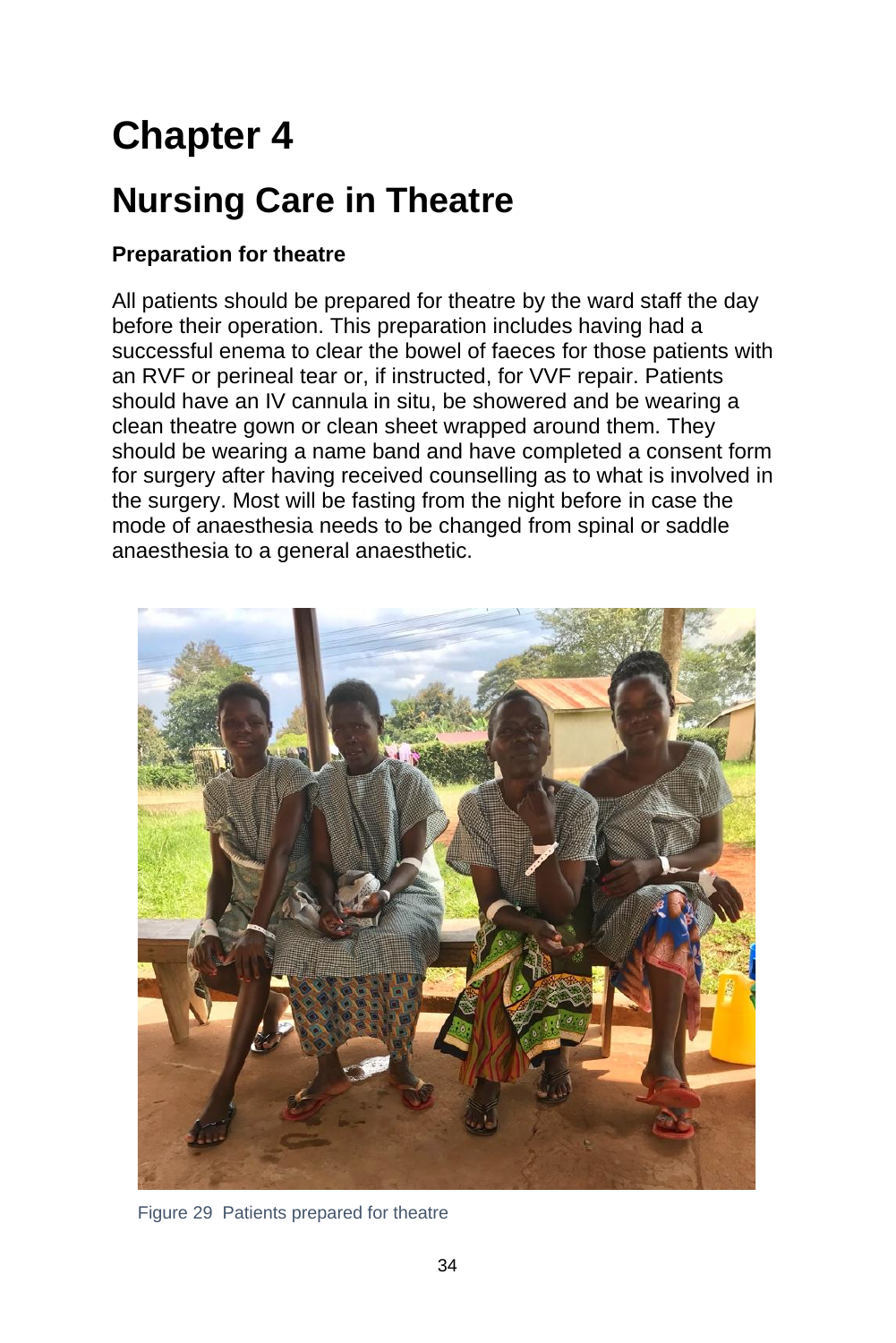# **Patient safety**

Patients will be called to theatre by the nurse or anaesthetist in charge of the theatre according to the operating list for the day. The patient's records should accompany them to theatre. The patient is then handed over to the theatre staff by the ward staff after they have completed a theatre checklist to confirm that this is the right patient for the correct operation. Having a name band with the patient's name on it allows staff members to check they have the correct patient if the patient is under general anaesthesia. It should be confirmed that the patient has fasted for at least 6 hours, has had an enema, if required, and her blood results are available. The patient's observations – that is, blood pressure, pulse, temperature and respiratory rate – should be reviewed pre-operatively.

The theatre nurse who escorts the patient into theatre, should talk to her in a calm manner to reduce the patient's anxiety and help her to feel safe. The patient is shown and assisted onto the operating table where she waits for anaesthesia.

Most patients will be given a spinal anaesthetic unless this is contraindicated. Patients requiring an abdominal approach to surgery may be given a general anaesthetic. It is not uncommon for an operation to start with the patient being under spinal anaesthesia, but to convert to a general anaesthetic if the spinal starts to wear off, particularly if the operation is difficult and takes longer than expected.

Once the anaesthetic is successful, the patient will be positioned on the operating table for surgery.

During the operation, there should always be a nurse by the patient's head, checking they are breathing well, not in pain and to offer reassurance. Observations (blood pressure, pulse, oxygen saturations if available) should be taken every 15 minutes and recorded on the anaesthetic sheet. Changes in the observations should be reported to the anaesthetist and surgeon.

There should be a 'runner' available for each case in theatre. This is someone who is available to get what is required for the operating team such as sutures, gauze or extra instruments.

When in theatre, particularly if there are two operations ongoing, everyone should be respectful and concentrate. Mobile phones should be turned off and the sound kept to a minimum, so that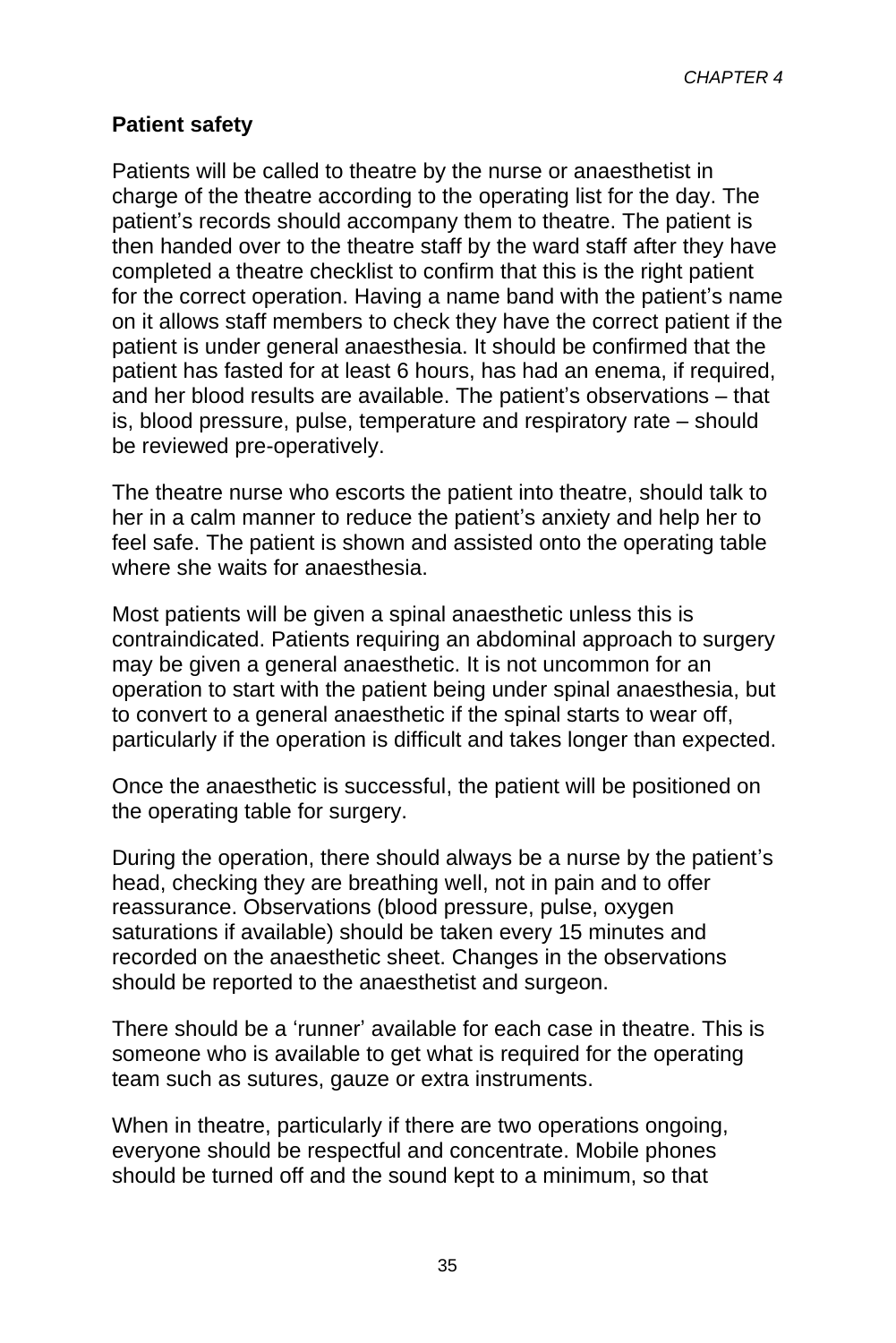communication between the operating, anaesthetic and floor teams is easy.

# **Positioning the patient on operating table**

Most fistula operations are carried out with the patient in the Trendelenburg position. The Trendelenburg position has the patient lying on their back with their head at a downwards tilt. The patient is also placed in the lithotomy position, which involves flexing the hips, abducting the legs and flexing the patient's knees. The legs are secured in leg supports. To check the legs are in the correct position in the stirrups, it should be possible to fit two fingers between the patient's leg and the stirrup. It is important to take care that the patient's legs are not compressed by the stirrups, particularly just below the outside of the knee (where the posterior tibial nerve is situated on the bone and compression can cause footdrop), in the back of the thigh or calf muscle (where compression can cause a deep vein thrombosis). In order to prevent peripheral nerve injury, after 2 hours of the patient's legs being raised on the operating table a 10 minute break, allowing the legs to be lowered and the bed to be flattened, is recommended.

The patient's arms are placed on padded arm boards. The shoulders are supported with shoulder pads to stop the patient from slipping down the operating table when the table is tilted head downwards.

lt is important to reassure the patient that they are safe on the operating table and will not fall, particularly when in a head down position.

For patients with 3rd and 4th degree tears or RVF, a reverse Trendelenburg or a supine position to provide the best access for surgery may be used.

Safe positioning requires planning and good communication between the anaesthetist, the surgeon and the theatre assistants. It is essential to flex both legs at the hips and knees at the same time (one person per leg) to avoid dislocation of the hip joints or neural damage by stretch or direct pressure. This means having enough staff to facilitate safe positioning at the beginning and end of a surgical procedure.

An abdominal surgical approach, used for re-implantation of ureters, requires the patient to lie in a supine position. This involves the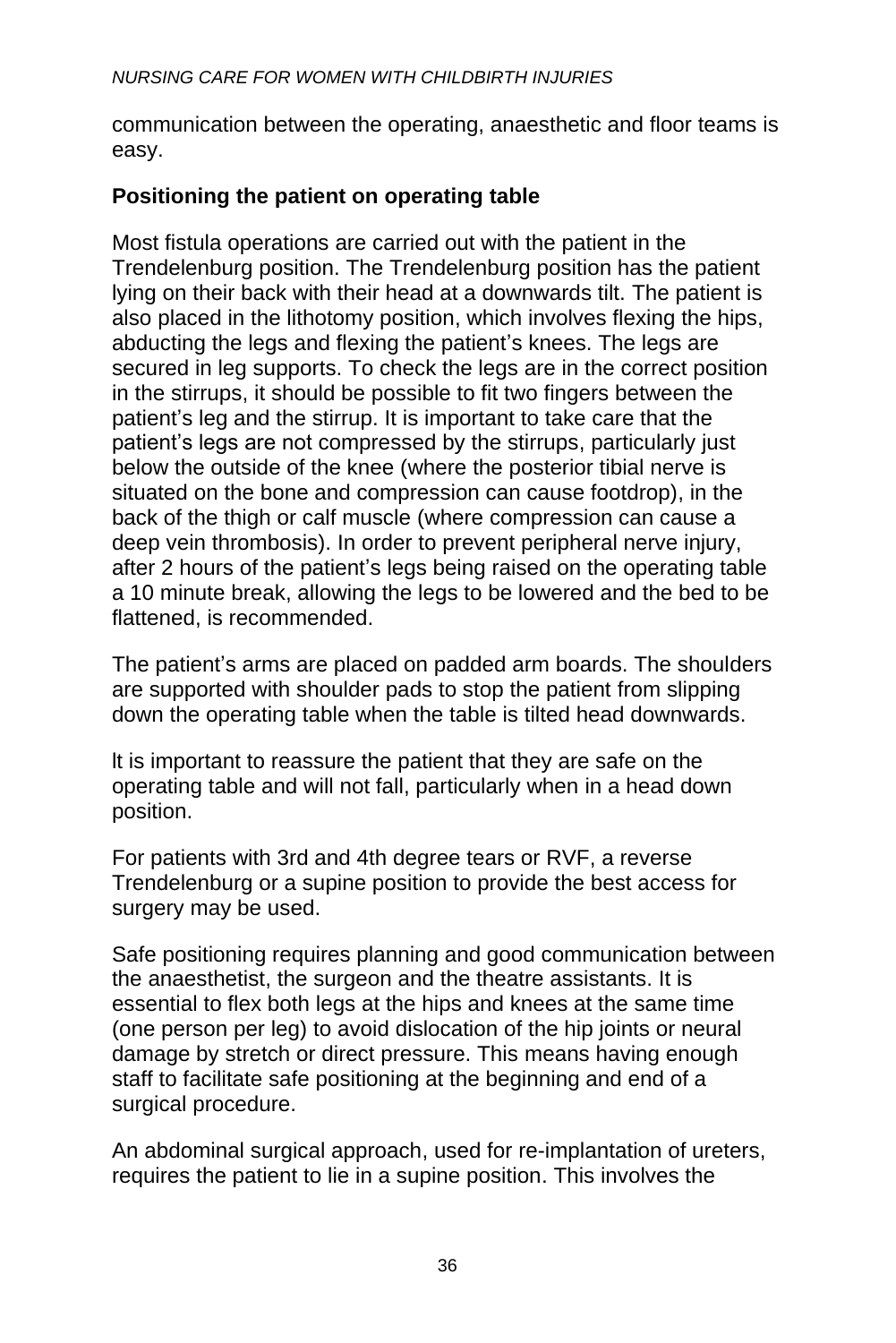

Figure 30 Ideal position on operating table for fistula surgery

patient being placed on their back during surgery with their arms supported on the arm boards.

In a few cases, such as operations for stress incontinence or complex fistula, a combined abdominal and vaginal approach is needed. In these circumstances the Lloyd Davis position, an adaptation of the lithotomy position where the hips are abducted and the knees semiflexed, is used.

#### **Privacy and respect**

During fistula surgery it is not uncommon for there to be more than one patient being operated on at a time in the same operating room. If several fistula surgeons are working together, it is possible to run two operating tables at once, allowing for a greater number of patients to be treated in a short time frame.

In such circumstances, respect and privacy for each individual patient should be paramount with screens used between operating tables. The use of theatre gowns or a clean sheet wrapped around the patient aids greater privacy, as these can be kept on during the operation while the rest of the body is covered in surgical drapes.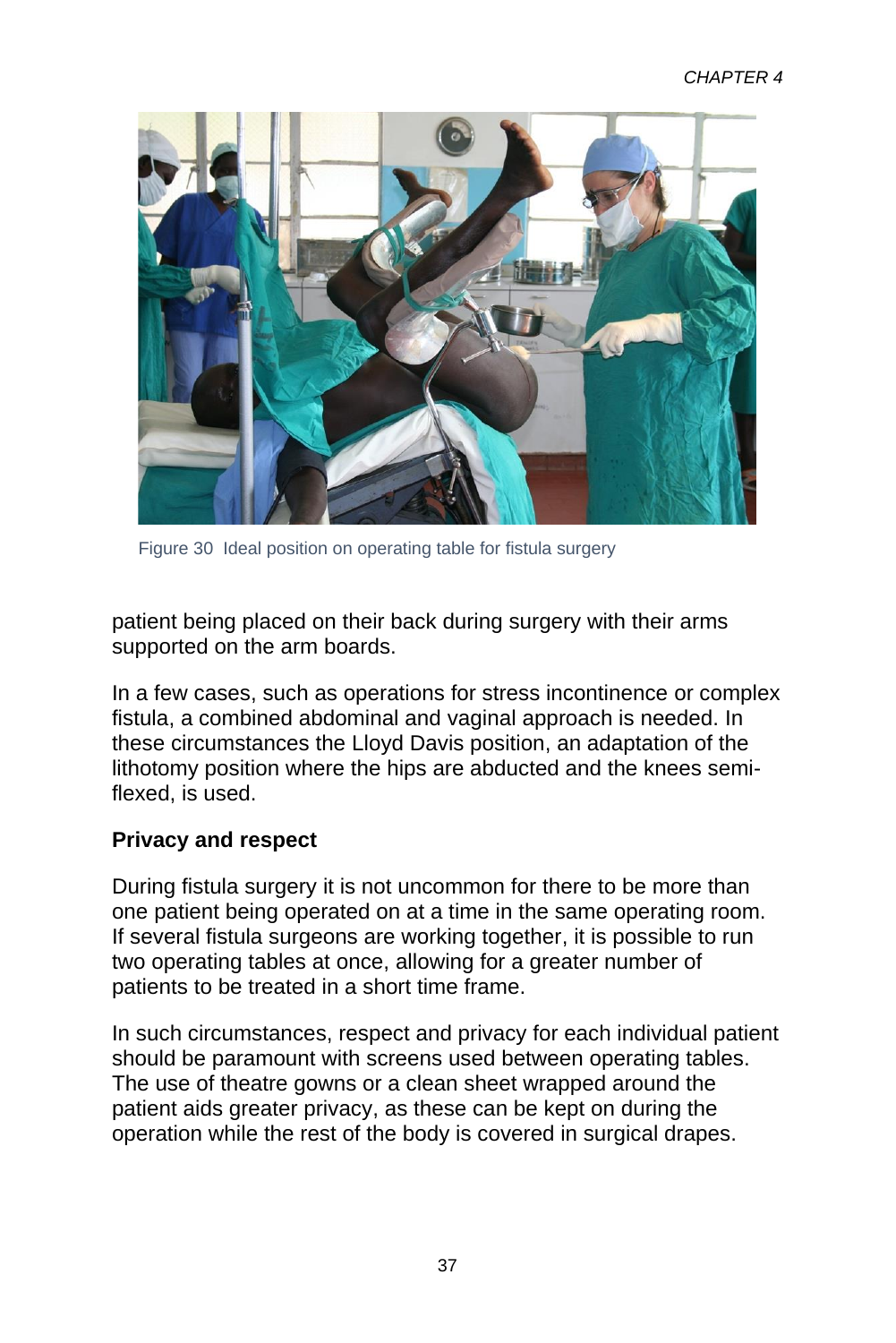

Figure 31 Privacy obtained using screens between operating tables

No patient should be expected to walk into a theatre completely naked and climb onto an operating table. Again, always preserve the patient's dignity (treat patients as you yourself would want to be treated).

# **Scrub nurse**

The scrub nurse in theatre works closely with the surgeon and performs a surgical hand scrub before putting on a sterile gown and gloves. The nurse is expected to follow the surgical procedure and hand over the necessary instruments as required. A safe working area is created by covering the patient with sterile drapes and having a sterile work surface for the instruments, creating a barrier between the wound and surrounding germs with the aim of preventing postoperative infection.

A highly skilled scrub nurse will know all the instruments used in fistula and perineal surgery. They will often be 'one step ahead' and thus able to pass the surgeon the next instrument with very little communication between them. The instrument trolley is organised with the sharps being kept together at one corner of the trolley and the instruments laid out in order. The scrub nurse will also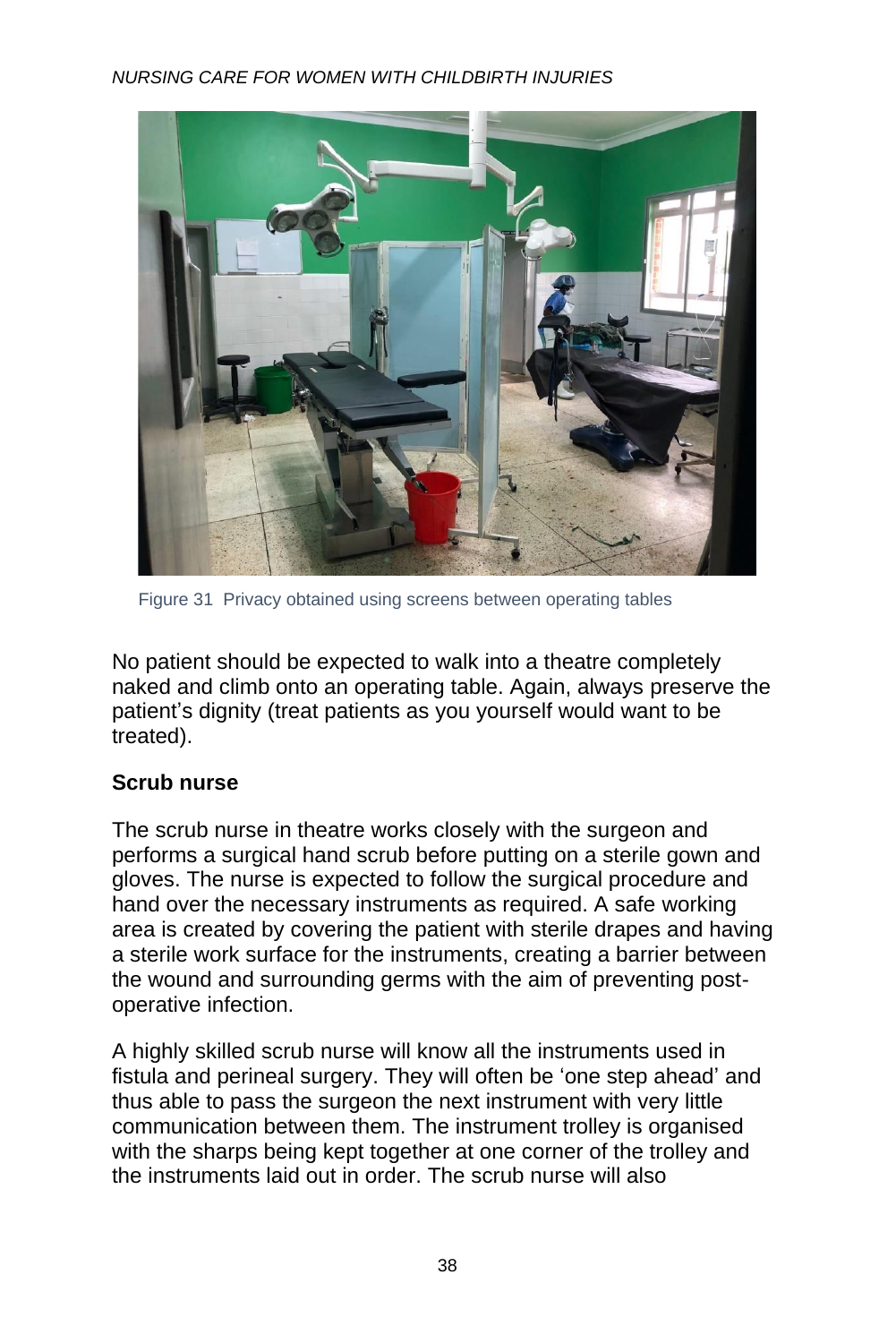

Figure 32 Scrub nurse and surgeons working closely together

communicate with the theatre 'runner' if additional items are required or sterile packs should be opened.

It is good practice to count the number of instruments on the trolley, the number of sharps and the number of packs. This is particularly important for abdominal surgery to ensure that all items are accounted for, and that none have been left inside the patient. Gauze



Figure 33 Example of a well organised trolley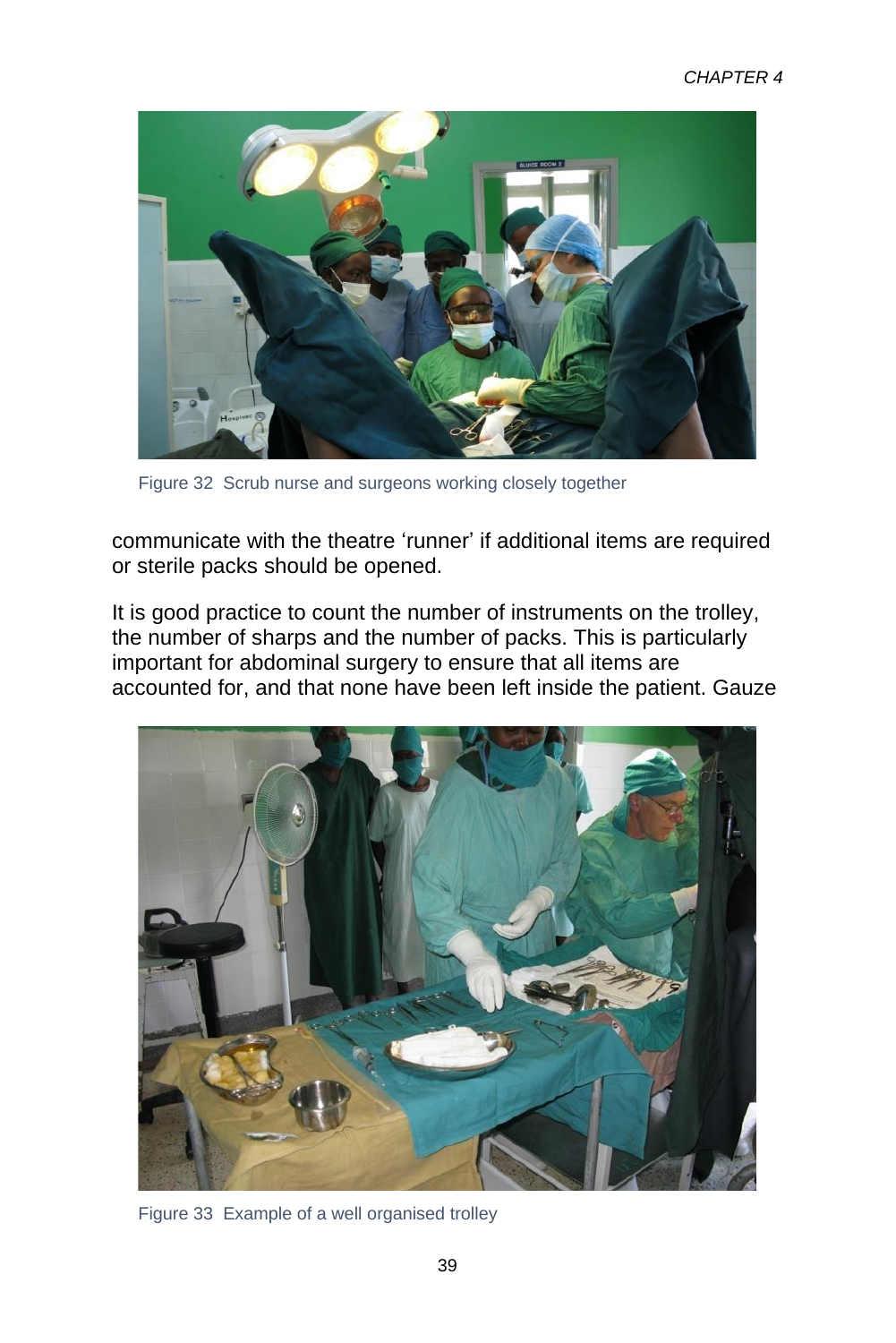swabs should be avoided for laparotomies, and packs should be attached to artery forceps. Gauze swabs are used for operations via the vagina. The surgeon should check carefully at the end of the procedure that no swabs or instruments have been left in the vagina or the wound.

There should be three trolleys set up for each operation. The first trolley contains the gown pack and the second trolley holds the instruments. A third trolley is required for extra instruments that may be needed including a catheter and urine bag, freshly made blue dye and 'jungle juice', which is a mixture of adrenaline with normal saline (2 ml of 1:1000 adrenalin in 500 ml normal saline) that can be injected into the surgical site. This helps reduce bleeding during surgery.

#### **Instruments**

A well run and organised theatre will have specific instrument packs assembled and sterilised for the fistula, laparotomy and perineal tear operations scheduled for that day of surgery. In addition, there should be adequate sterile gowns and drapes before surgery starts.

For each pack, the theatre assistant should count and write down the number of instruments in the set. This enables accuracy in the instrument count at the end of surgery. It also helps to prevent instruments from going missing.

Instruments needed for fistula surgery using a vaginal approach:

- Towel clips 7
- Surgical blade holders 2
- Needle holders 2
- Uterine sound 1
- Toothed dissecting forceps 1
- Non-toothed dissecting forceps 1
- Metal catheter 1
- Ureteric probe 1
- Dissecting scissors 4 (straight, curved)
- Allis forceps 6
- Small artery forceps 6
- Long artery forceps 4
- Auvard self-retaining speculum 1
- Sims speculum 2
- Sponge-holding forceps 2
- Stitch scissors 2
- Stitch holder 2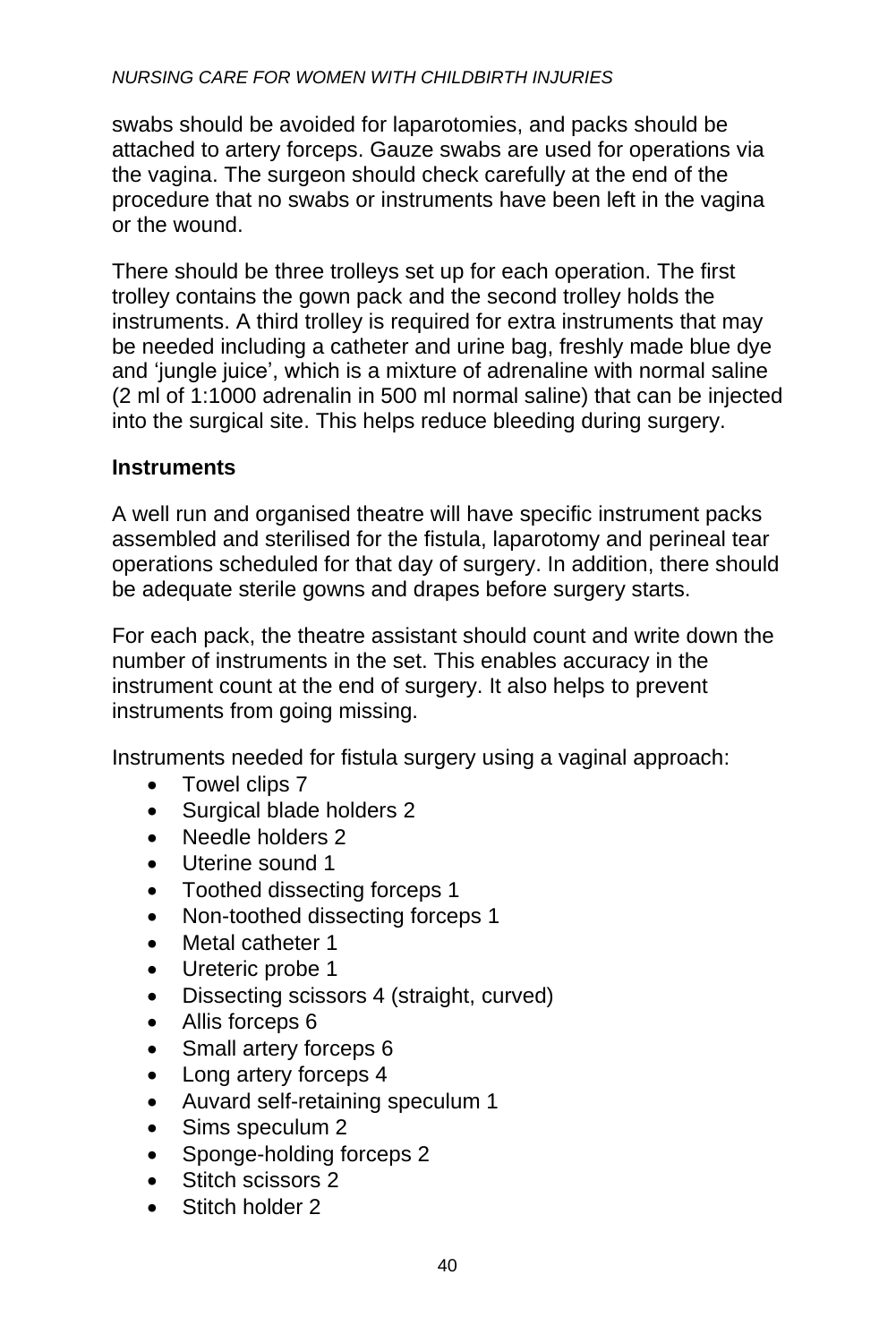- Kidney dish 2
- Gallipot 1
- Tenaculum forceps 2
- Vulsellum 1
- Babcock 1
- Ruler

A fistula instrument set such as the FIGO Fistula Repair set should be available for use in a fistula treatment facility. However, in the surgical camp environment, the surgeons may have their own instruments that they operate with. These instruments need to be cleaned and sterilised and be available for use if required.

A standard laparotomy set is used for abdominal surgery.



Figure 34 Instruments for fistula surgery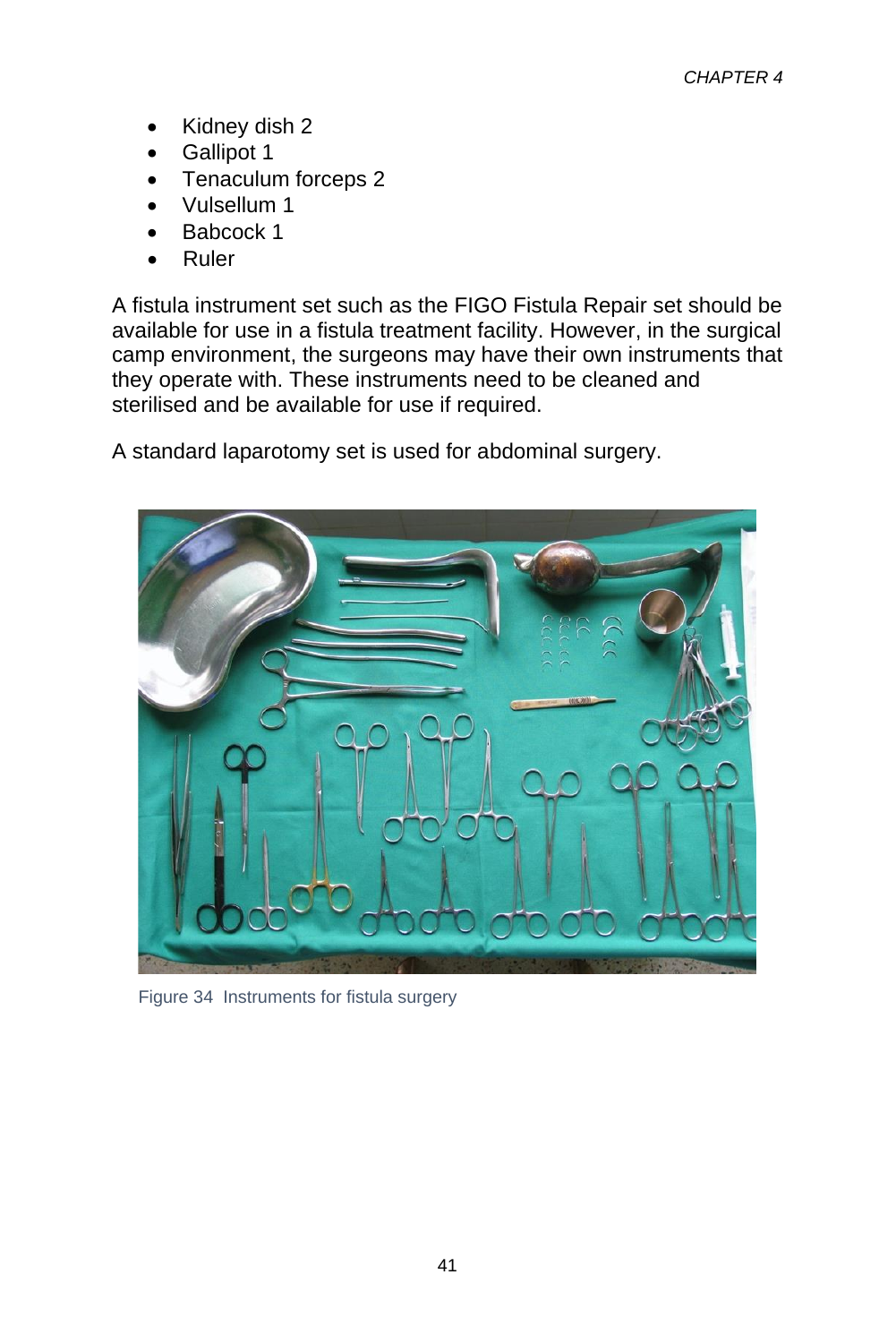

Figure 36 Example of a FIGO fistula instrument set



Figure 35 Specialised scissors for fistula surgery

# **Sutures**

There are several different sutures used for fistula surgery; however, most surgeons will have a preference for which sutures they use.



Figure 37 Different sutures used in fistula surgery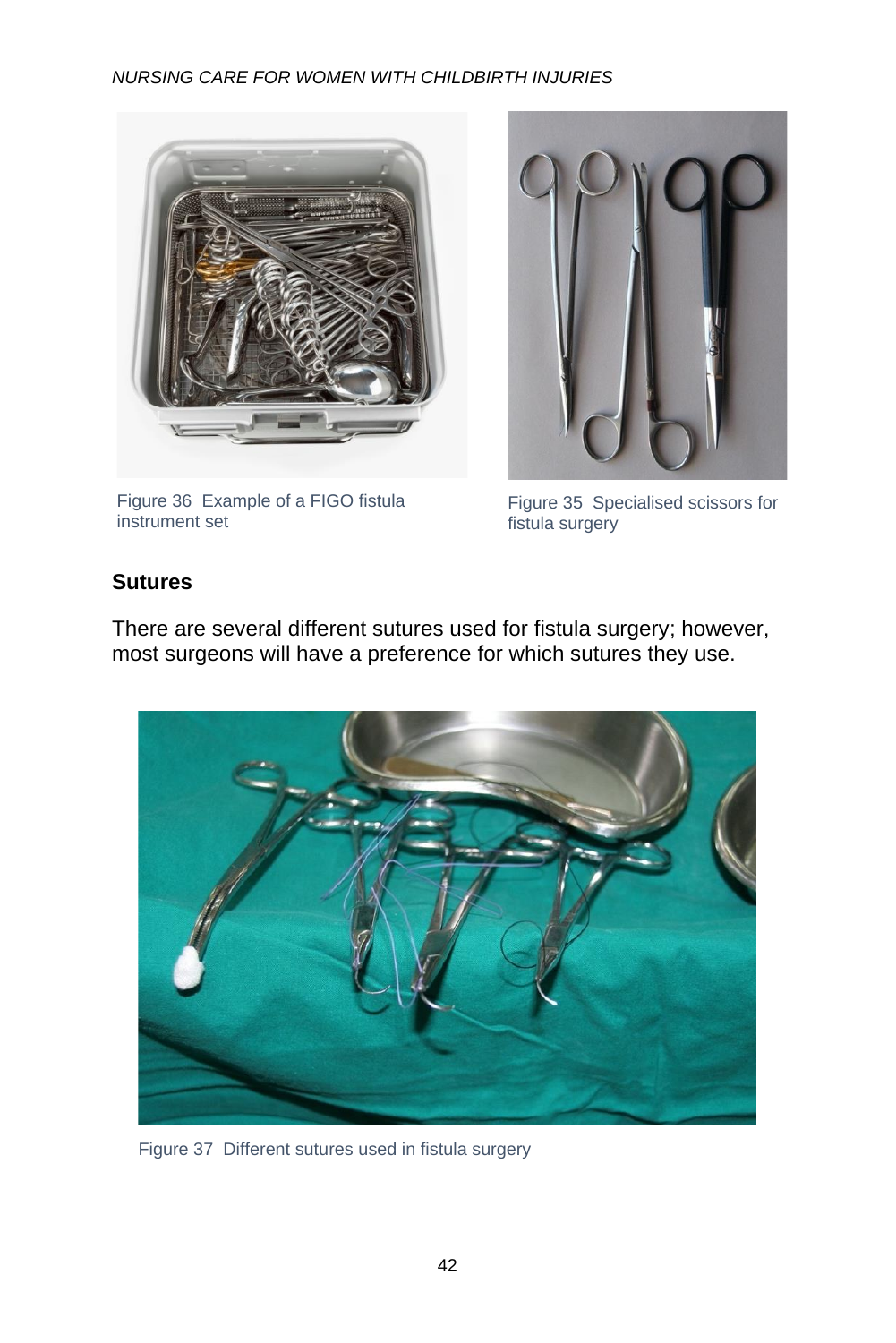Fistula sutures include:

- Vicryl 2.0 (5/8 needle), 2.0 (1/2 circle needle)
- Vicryl 3.0, 0 &1
- $\bullet$  Silk 2.0
- Polysorb 3.0

Sutures used for 3rd and 4th degree tears:

- Vicryl or Polysorb 3.0, 4.0, 0
- $\bullet$  PDS 2.0

# **Completion of surgery**

Once surgery has been completed, but before the surgeon closes the wound, the instruments should all be counted to make sure there are none left inside the patient. A Foley catheter is inserted into the bladder, ensuring that the balloon is inflated with 5–8 ml of sterile water or saline. A urine bag should be attached to the catheter making sure that the bag's emptying valve is closed. The catheter should be securely strapped on the patient's abdomen to ensure there is no pulling on the catheter balloon, which may damage the repair. You should ensure that the plaster strapping runs from the right to left hip bones. This makes sure that the tape remains secure when the patient bends over.

The catheter bag should be checked to make sure it is not kinked or caught anywhere and that there is no traction on it before transferring the patient off the operating table and onto a trolley. The urine should be draining and clear.

The patient will have a gauze pack inserted into the vagina to prevent and soak up any bleeding after surgery. It is important to document in the surgical notes the number of vaginal packs used to ensure they are all removed by the ward staff the following day. When inserting the vaginal pack, it helps if a small corner is left outside the vagina. This makes it easier for the ward staff to remove and for the patient to be aware that it is there.

During the handover of the patient from the theatre staff to the ward staff, any specific post-operative instructions should be passed on. These will include information on how the operation went and whether a blood transfusion is required. Any requirements for additional IV fluid or whether any specific extra close monitoring is needed.